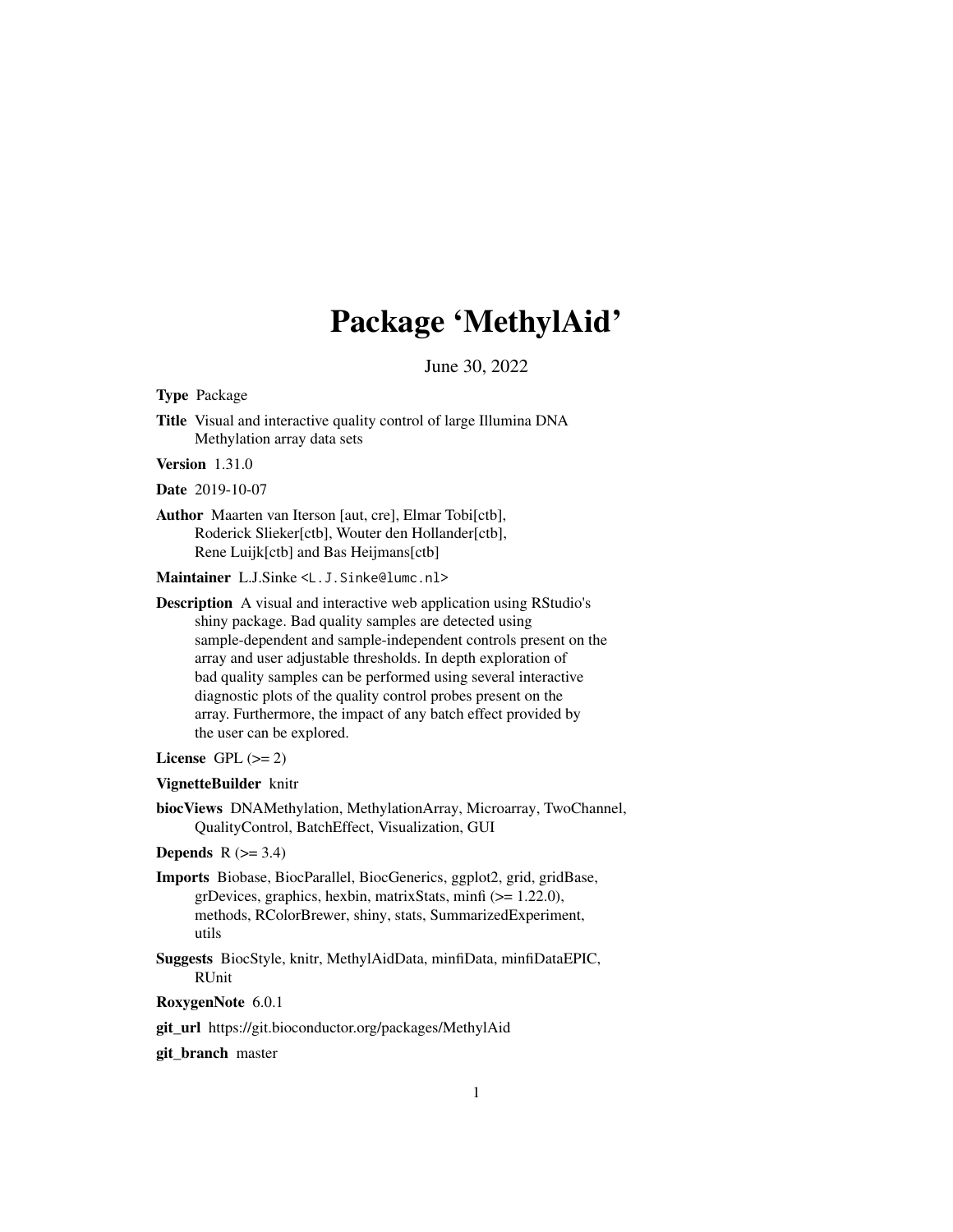<span id="page-1-0"></span>git\_last\_commit 0103cb2 git\_last\_commit\_date 2022-04-26 Date/Publication 2022-06-30

### R topics documented:

| Index |  |
|-------|--|
|       |  |
|       |  |
|       |  |
|       |  |
|       |  |
|       |  |
|       |  |

as.background *generate background data*

#### Description

Generate background data from a summarizedData-object

#### Usage

```
as.background(object)
```

```
## S4 method for signature 'summarizedData'
as.background(object)
```
#### Arguments

object summarizedData-object

#### Details

Generates a background dataset can be used in the filter plots

#### Value

list with background data for the filter plots

#### Author(s)

mvaniterson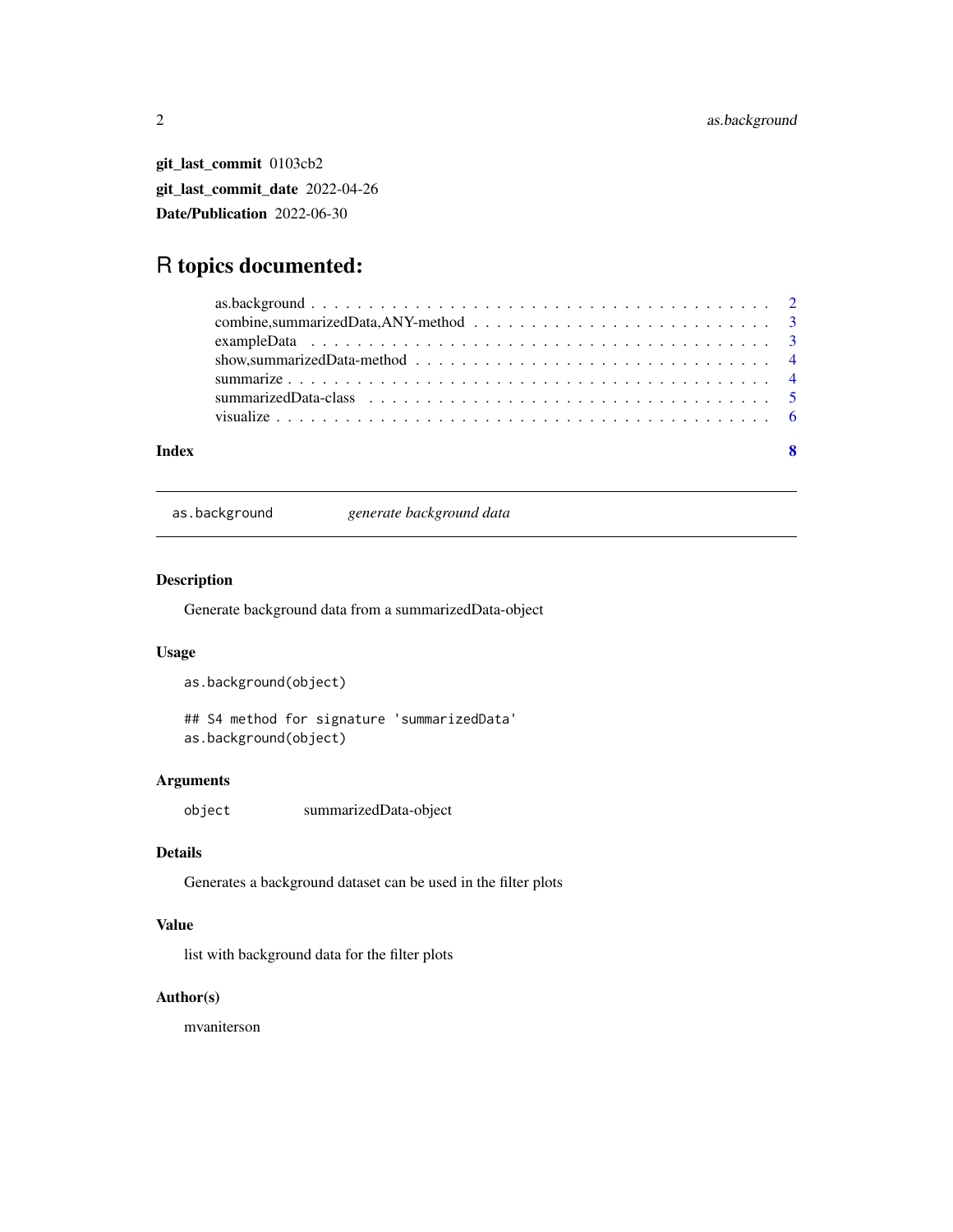<span id="page-2-0"></span>combine,summarizedData,ANY-method

*concatenates two summarizedData objects into one object*

#### Description

Concatenates two summarizedData objects into one object

#### Usage

```
## S4 method for signature 'summarizedData,ANY'
combine(x, y, by = c("identical", "overlap"))
```
#### Arguments

|    | summarizedData-object                                              |
|----|--------------------------------------------------------------------|
|    | summarizedData-object                                              |
| bv | argument indicating how the targets information should be combined |

#### Value

one summarizedData object

#### Examples

```
data(exampleData)
combine(exampleData, exampleData)
```
exampleData *summarizedData object on 500 450k Human Methylation samples*

#### Description

Pre-summarizedData object on 500 450k Human Methylation samples. Can be used as input for visualize

#### Usage

exampleData

#### Format

summarizedData-object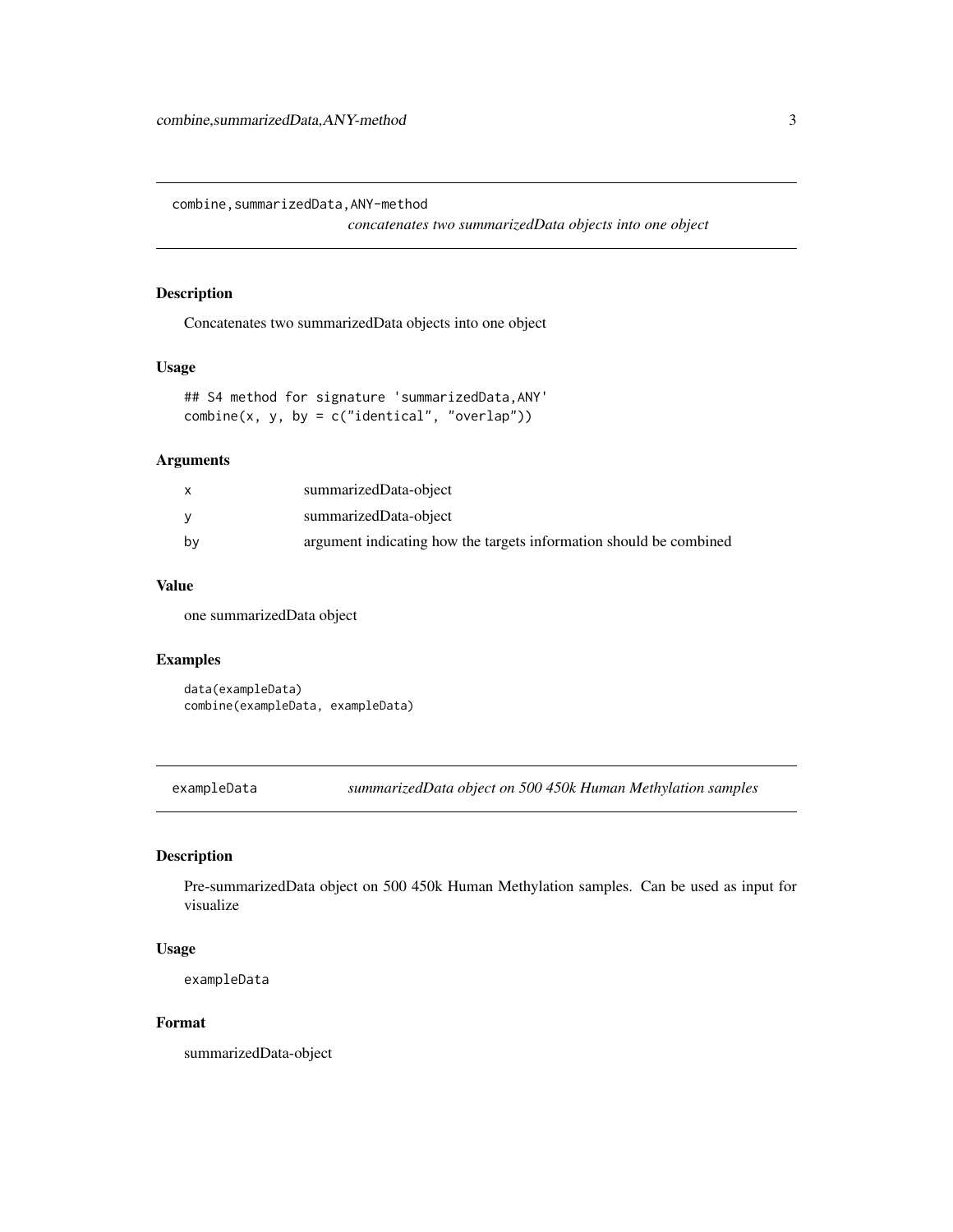#### <span id="page-3-0"></span>Value

Pre-summarizedData object on 500 450k Human Methylation samples.

#### Examples

```
data(exampleData)
## Not run: visualize(exampleData)
```
show,summarizedData-method

*show method for Illumina Human DNA Methylation array data*

#### Description

show method for summarized Illumina Human DNA Methylation array data

#### Usage

```
## S4 method for signature 'summarizedData'
show(object)
```
#### Arguments

object summarizedData object

#### Value

print short summary summarizedData object

#### Examples

```
data(exampleData)
exampleData
```
summarize *summarization of Illumina Human DNA Methylation array data*

#### Description

summarize is the main function when called all samples in the targets file will be summarized

#### Usage

```
summarize(targets, batchSize = -1, BPPARAM = NULL, rp.zero = TRUE,
 verbose = TRUE, file = NULL, ...)
```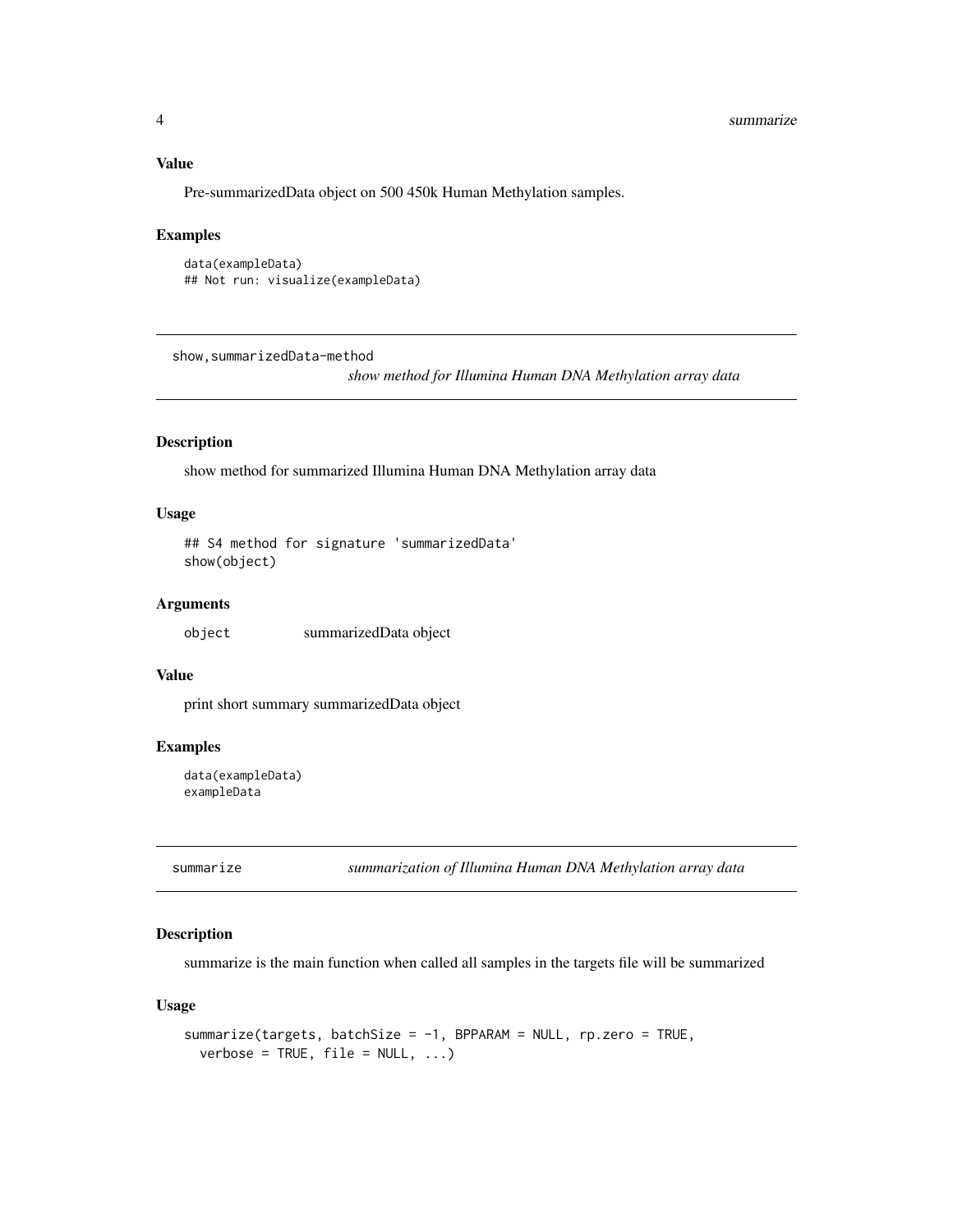#### <span id="page-4-0"></span>**Arguments**

| targets        | valid minfi targets file                                  |
|----------------|-----------------------------------------------------------|
| batchSize      | the size of each the batch                                |
| <b>BPPARAM</b> | see bpparam()                                             |
| rp.zero        | Default TRUE replaces zero intensity values with NA's     |
| verbose        | default is TRUE                                           |
| file           | if given summarized data is stored as RData object        |
|                | optional arguments to read.metharray.exp, i.e. force=TRUE |

#### Details

By default the summarization is performed on all data at once. Optionally the data can be summarized in batches using the batchSize option. Summarization of data can be performed in parallel as well see the MethylAid vignette for examples.

#### Value

summarized data is saved optionally returned

#### Author(s)

mvaniterson

#### Examples

```
library(minfiData)
baseDir <- system.file("extdata", package="minfiData")
targets <- read.metharray.sheet(baseDir)
data <- summarize(targets)
```
summarizedData-class *container for summarized Illumina Human DNA Methylation array data*

#### Description

container for summarized Illumina Human DNA Methylation array data

#### **Slots**

targets: Object of class "data.frame" containing targets information.

controls: Object of class "data.frame" containing quality control probe information.

Rcontrols: Object of class "matrix" containing quality control probe intensities for the Red channel.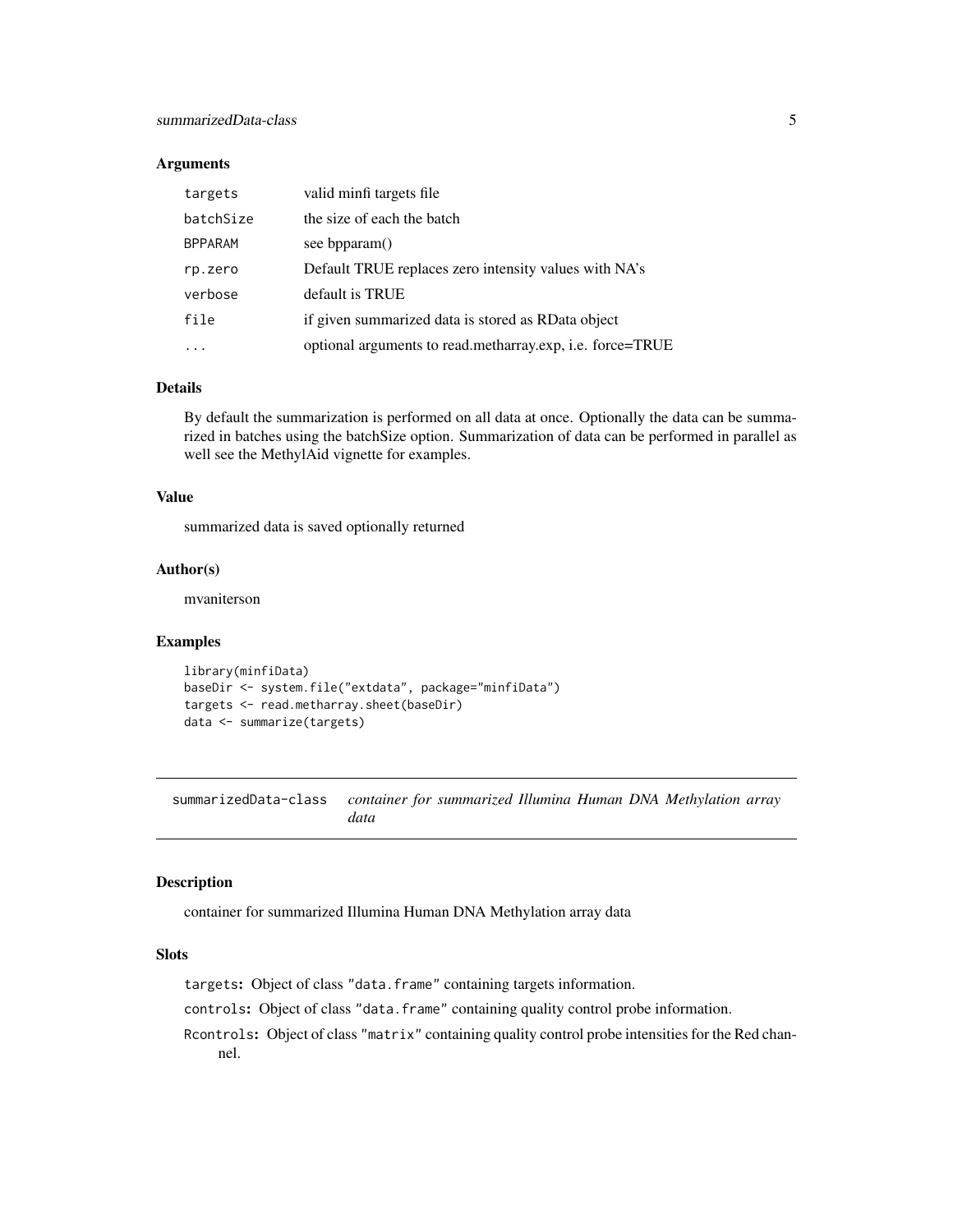<span id="page-5-0"></span>Gcontrols: Object of class "matrix" containing quality control probe intensities for the Grn channel.

DPfreq: Object of class "vector" containing frequencies of probes above background.

MU: Object of class "matrix" containing Methylated and Unmethylated internsities.

plotdata: Object of class "list" containing data to make plotting efficient.

visualize *visualize the summarized Illumina Human DNA Methylation array data*

#### Description

launch a shiny app for visualization of the summarized Illumina Human DNA Methylation array data

#### Usage

visualize(object, thresholds = list(hm450k = list(MU = 10.5, OP = 11.75, BS = 12.75, HC = 13.25, DP = 0.95), epic = list(MU = 10, OP = 12, BS = 11.75, HC = 12.75, DP = 0.95)), background =  $NULL, ...)$ 

## S4 method for signature 'summarizedData' visualize(object, thresholds = list(hm450k =  $list(MU = 10.5, OP = 11.75, BS = 12.75, HC = 13.25, DP = 0.95)$ , epic = list(MU  $= 10$ , OP = 12, BS = 11.75, HC = 12.75, DP = 0.95)), background = NULL, ...)

#### Arguments

| object     | summarizedData object                                                      |
|------------|----------------------------------------------------------------------------|
| thresholds | default thresholds                                                         |
| background | optional summarized Data-object used as background in filter control plots |
| .          | for future use                                                             |

#### Details

Outliers are detected based on a set of default thresholds. To use a use-defined set of thresholds use the thresholds argument.

#### Value

lauches a web browser with the shiny application and returns a data.frame with detected outliers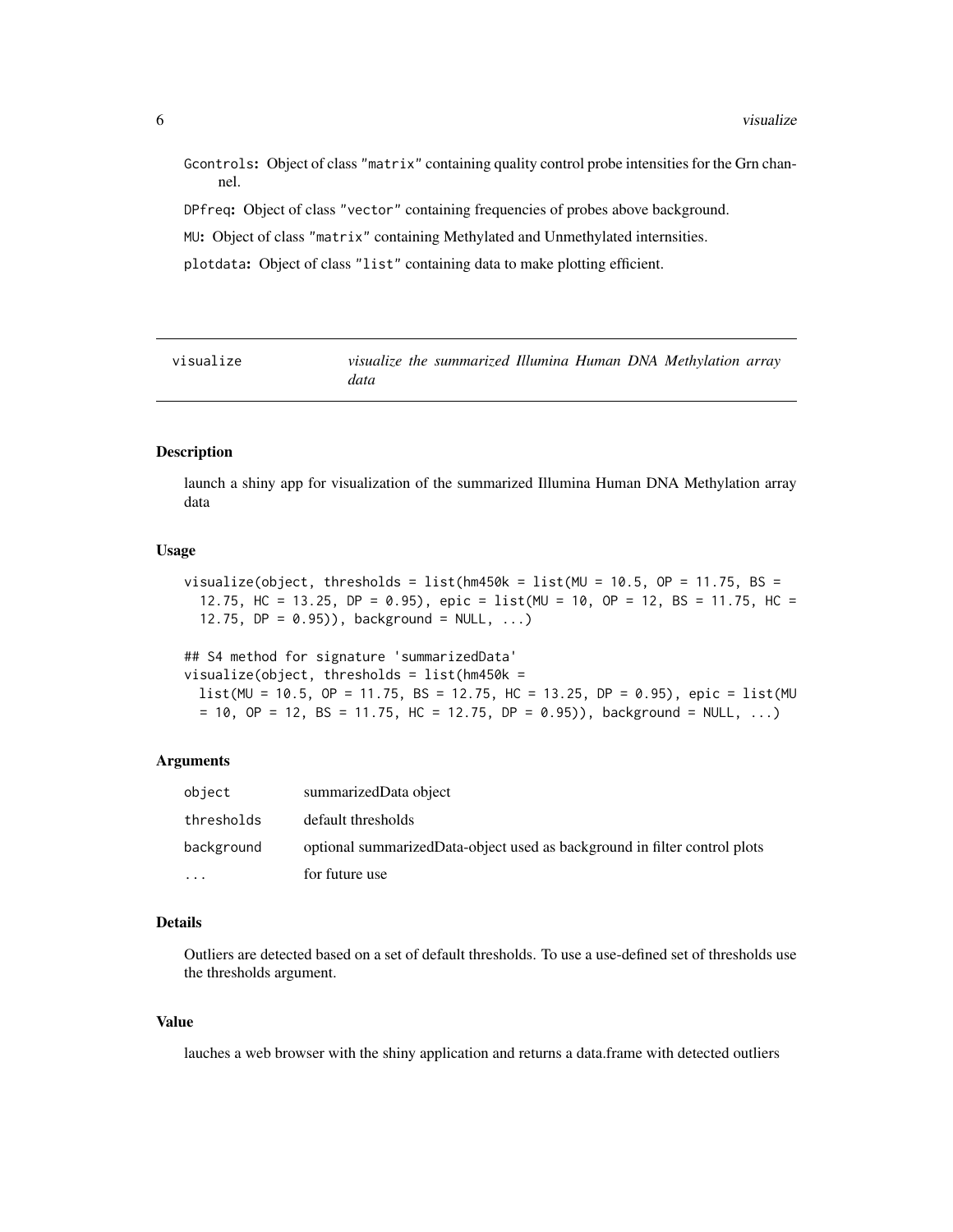#### visualize 7 and 7 and 7 and 7 and 7 and 7 and 7 and 7 and 7 and 7 and 7 and 7 and 7 and 7 and 7 and 7 and 7 and 7 and 7 and 7 and 7 and 7 and 7 and 7 and 7 and 7 and 7 and 7 and 7 and 7 and 7 and 7 and 7 and 7 and 7 and 7

#### Examples

```
library(minfiData)
baseDir <- system.file("extdata", package="minfiData")
targets <- read.metharray.sheet(baseDir)
data <- summarize(targets)
## Not run:
visualize(data)
```
## End(Not run)